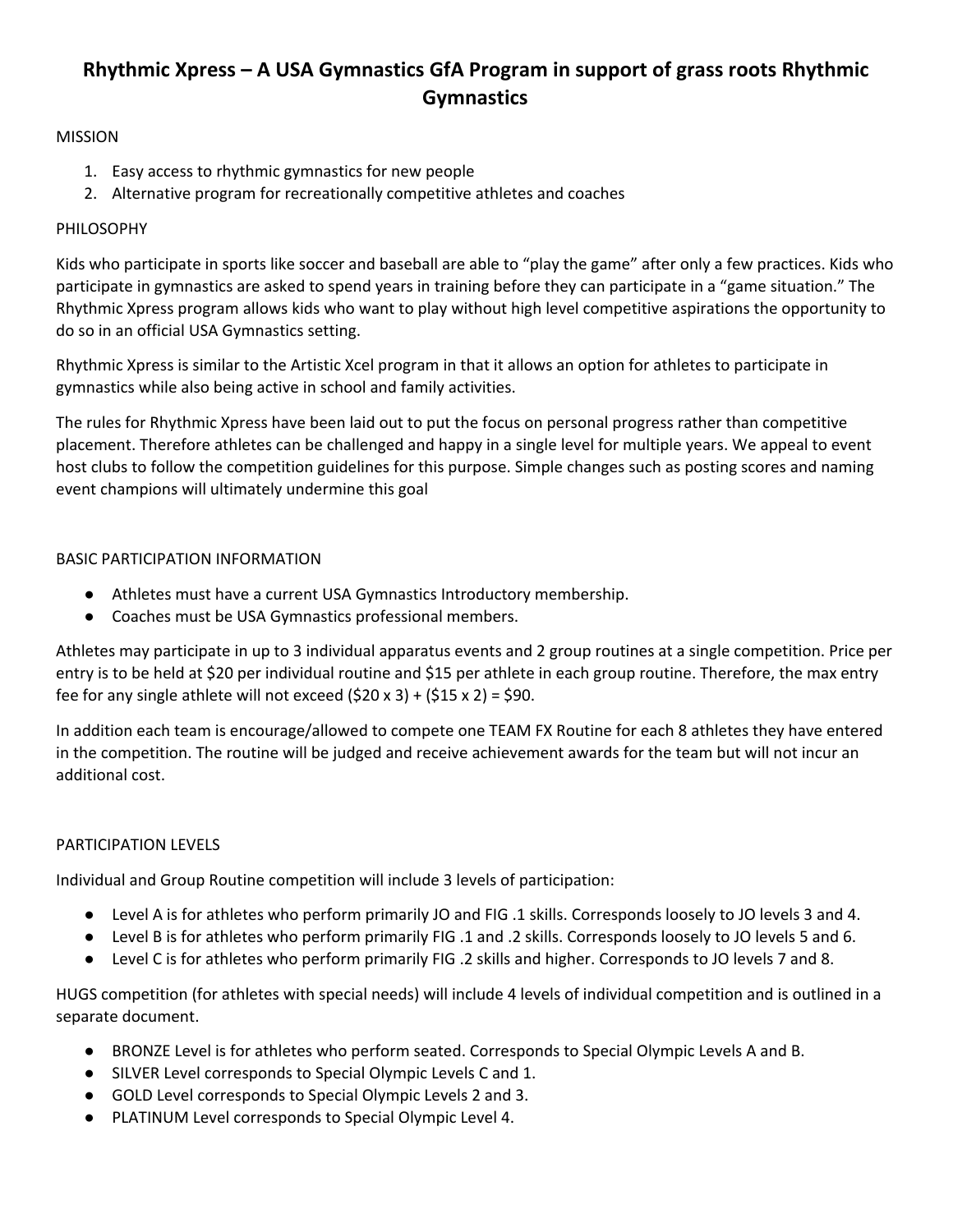## ROUTINE COMPOSITION REQUIREMENTS (top half of score sheet)

Composition requirements are listed on the score sheets. *Refer to USA Gymnastics Junior Olympic Program Technical Handbook for JO and FIG skill list and Dance Sequence description.*

Individual Levels A, B, and C must include the following:

- 5 Body Skills with Apparatus Handling one each Leap/Jump, Pivot, Balance plus one additional from two different categories.
- 1 Dance Sequence with Apparatus Handling
- Apparatus Handling from each of the four basic handling groups.

Group Apparatus Routines for Levels A, B, and C must include the following:

- 3 Body Skills with Apparatus Handling one each Leap/Jump, Pivot, Balance performed synchronized or in canon.
- 2 Large Exchanges with Body Skill one skill from two different groups
- 1 Interaction with Apparatus Handling

TEAM FX Routine (no levels) must include the following:

- 3 Body Skills one each Leap/Jump, Pivot, Balance performed synchronized or in canon.
- 2 Interactions
- 1 Dance Sequence performed synchronized

## XPRESS CATEGORIES (bottom half of score sheet)

Categories are described generally on the score sheet. Xpress categories are intended to encourage variety, originality, risk and performance ability.

- General Body Execution includes basic posture, form and execution of torso, arms, legs and head.
- Apparatus Handling strong basic technique and use of a variety of apparatus skills. Includes straight arms, exactness of planes, throw trajectories and clean catching technique.
- Choreography routines should include interesting choreography including use of levels and space and integration of apparatus with body movement.
- Overall Impression includes use of facial and body expression, musicality and crowd appeal.

## RECOMMENDED EVENT PROCEDURES

Maximum entry fee is \$20 per athlete per event/\$15 per athlete per group apparatus routine.

1 judge per individual routine; 2 judges per group routine

Organize rotations by grouping apparatus routines together. Mixed levels are appropriate for smaller events.

Coaches should turn in sheets ahead of warm-up for the session. A designated secretary puts the sheets in order during warm-up period.

Coach or assistant should turn in music when the athlete is on deck and picked up immediately following the routine. An mp3 player may be left with the music production table, but the coach or assistant must confirm which music to play while the athlete is on deck.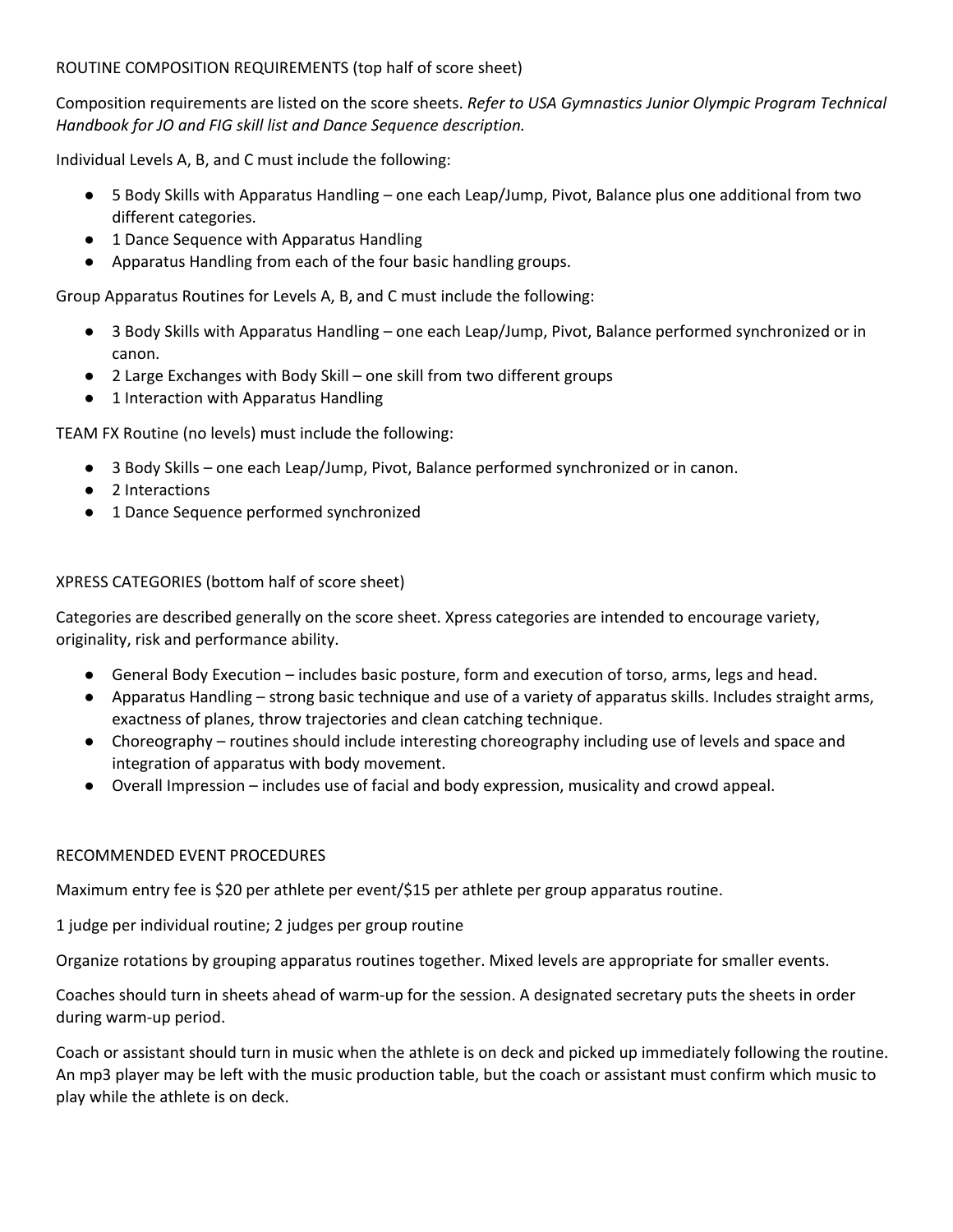Scores are NOT flashed. A secretary is needed to add scores and enter into simple spreadsheet or handwritten log sheet.

Achievement awards are prepared and presented within 10 minutes of the end of the session.

Score sheets are returned to the coaches following the session.

### JUDGES

Judges for the Rhythmic Xpress program are not required to have a current JO or FIG judging certification. Teams are encouraged to bring their own Judge (could be an assistant coach or retired athlete) to the event OR the meet director may ask the contracted judges to work the Rhythmic Xpress session. Payment is recommended to be \$1 per routine judged.

#### AWARDS

Achievement Awards are required for ALL Rhythmic Xpress events.

- 8.0 and up = FIRST level Achievement Award
- 6.5 to 7.95 = SECOND level Achievement Award
- Below 6.5 = THIRD level Achievement Award

All-around or overall high score Special Award may be presented at the discretion of the Meet Director.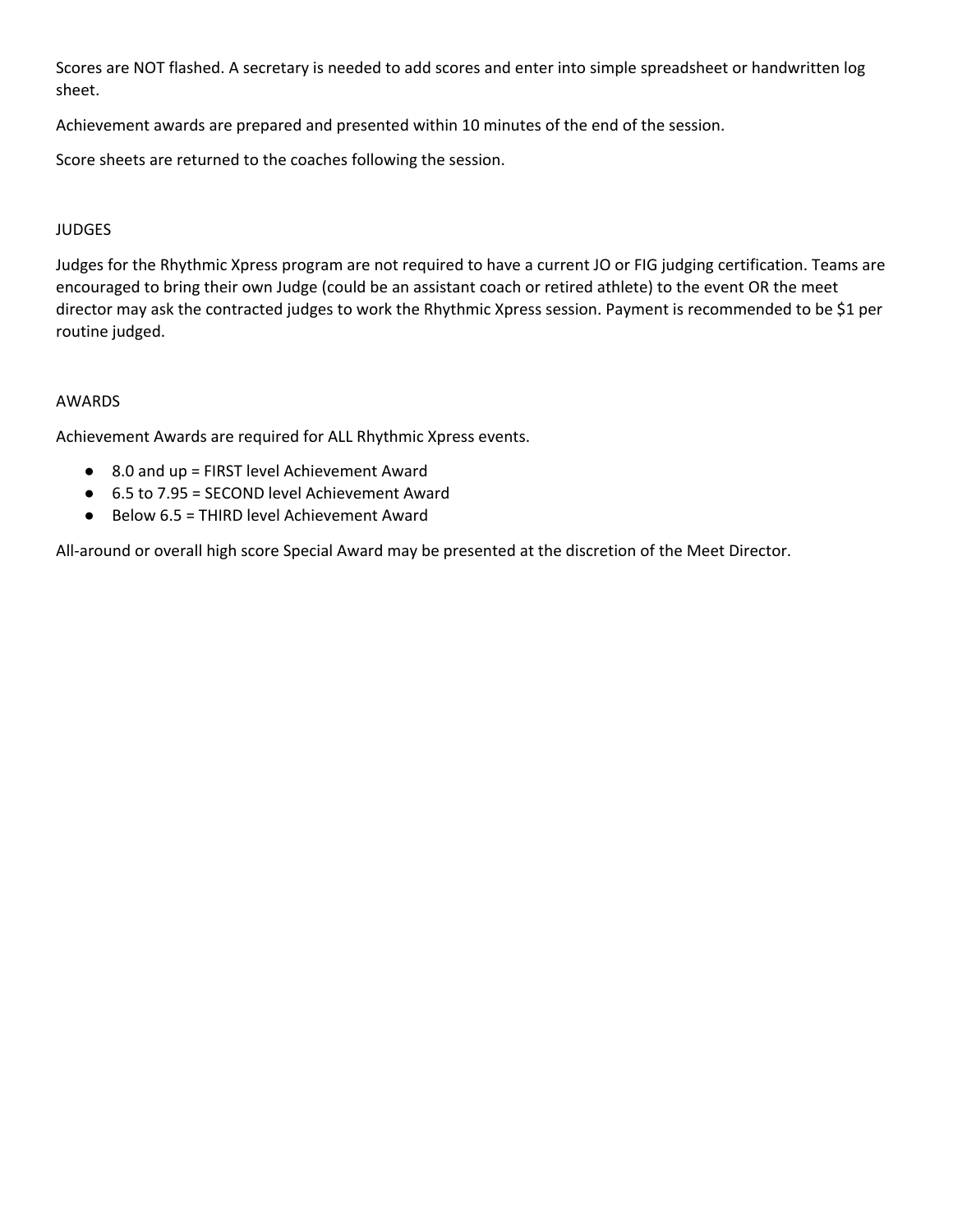## **Rhythmic Xpress – Individual Apparatus – Levels A, B, C**

List the 5 Body Skills and 1 Dance Sequence with Apparatus Handling in the appropriate boxes. Each Body Skill and Dance Sequence must have a Handling. List skills in the order they occur in the routine.

Level A – JO and FIG .1 skills Level B – FIG .1 and .2 skills Level C – FIG .2 skills and higher

| <b>ATHLETE NAME</b>           |                                                                   | Level:   | Apparatus:    |       |  |  |
|-------------------------------|-------------------------------------------------------------------|----------|---------------|-------|--|--|
| <b>BODY SKILL LIST</b>        | HANDLING                                                          | VALUE    | <b>FAULTS</b> | SCORE |  |  |
| 1.                            |                                                                   | $1.0\,$  |               |       |  |  |
| 2.                            |                                                                   | $1.0\,$  |               |       |  |  |
| 3.                            |                                                                   | $1.0\,$  |               |       |  |  |
| 4.                            |                                                                   | $1.0\,$  |               |       |  |  |
| 5.                            |                                                                   | $1.0\,$  |               |       |  |  |
| 6.                            |                                                                   | $1.0\,$  |               |       |  |  |
| <b>EXPRESS CATEGORIES</b>     |                                                                   |          |               |       |  |  |
| <b>General Body Execution</b> | Posture<br>Equal sides<br>Use of arms<br>Knees/Feet               | $1.0\,$  |               |       |  |  |
| <b>Apparatus Handling</b>     | All groups<br>Proper technique<br>Variety<br>Risk                 | $1.0\,$  |               |       |  |  |
| Choreography                  | Use of levels<br>Use of floor space<br>Integrate apparatus        | $1.0\,$  |               |       |  |  |
| Overall Impression            | Musicality<br>Body and face expression<br>Mastery<br>Crowd Appeal | $1.0\,$  |               |       |  |  |
| <b>FINAL SCORE</b>            |                                                                   | $10.0\,$ |               |       |  |  |

Judge's Signature \_\_\_\_\_\_\_\_\_\_\_\_\_\_\_\_\_\_\_\_\_\_\_\_\_\_\_\_\_\_\_\_\_\_\_\_\_\_\_\_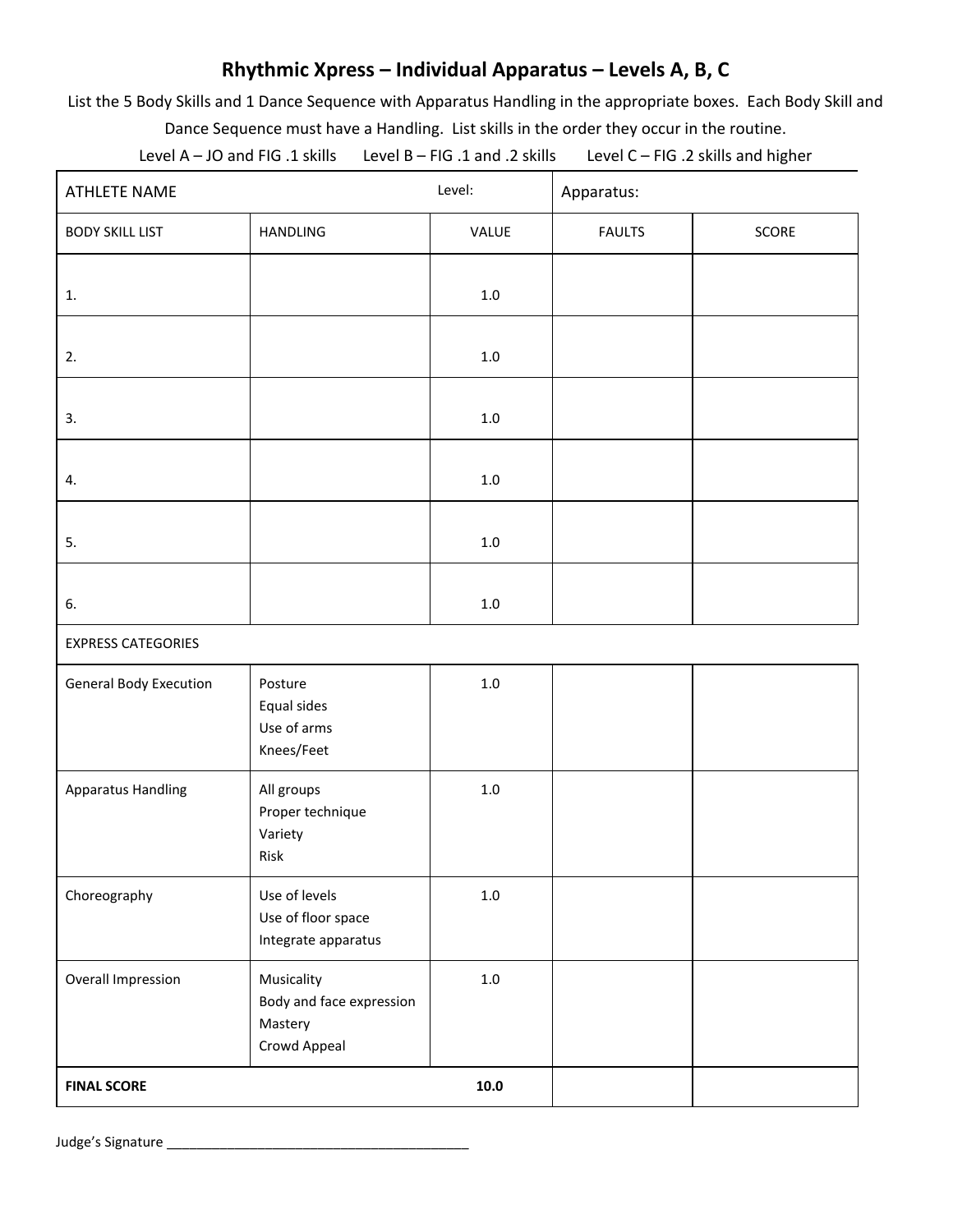## **Rhythmic Express – GROUP Apparatus – Levels A, B, C**

3 Body Skills with Handling; 2 Large Exchanges; 1 Interaction

List requirements with Handling in the order they occur in the routine.

Each requirement must have a Handling.

Level A – JO and FIG .1 skills Level B – FIG .1 and .2 skills Level C – FIG .2 skills and higher

| <b>GROUP NAME</b>             |                                                                   | Level:  | Apparatus:    |       |
|-------------------------------|-------------------------------------------------------------------|---------|---------------|-------|
| <b>BODY SKILL LIST</b>        | HANDLING                                                          | VALUE   | <b>FAULTS</b> | SCORE |
| 1.                            |                                                                   | $1.0\,$ |               |       |
| 2.                            |                                                                   | $1.0\,$ |               |       |
| 3.                            |                                                                   | $1.0\,$ |               |       |
| 4.                            |                                                                   | $1.0\,$ |               |       |
| 5.                            |                                                                   | $1.0\,$ |               |       |
| 6.                            |                                                                   | $1.0\,$ |               |       |
| <b>EXPRESS CATEGORIES</b>     |                                                                   |         |               |       |
| <b>General Body Execution</b> | Posture<br>Equal sides<br>Use of arms<br>Knees/Feet               | $1.0\,$ |               |       |
| <b>Apparatus Handling</b>     | All groups<br>Proper technique<br>Variety<br>Risk                 | $1.0\,$ |               |       |
| Group Execution               | Synchronization<br>Formations<br><b>Group Unity</b>               | $1.0\,$ |               |       |
| Overall Impression            | Musicality<br>Body and face expression<br>Mastery<br>Crowd Appeal | $1.0\,$ |               |       |
| 1000<br><b>FINAL SCORE</b>    |                                                                   |         |               |       |